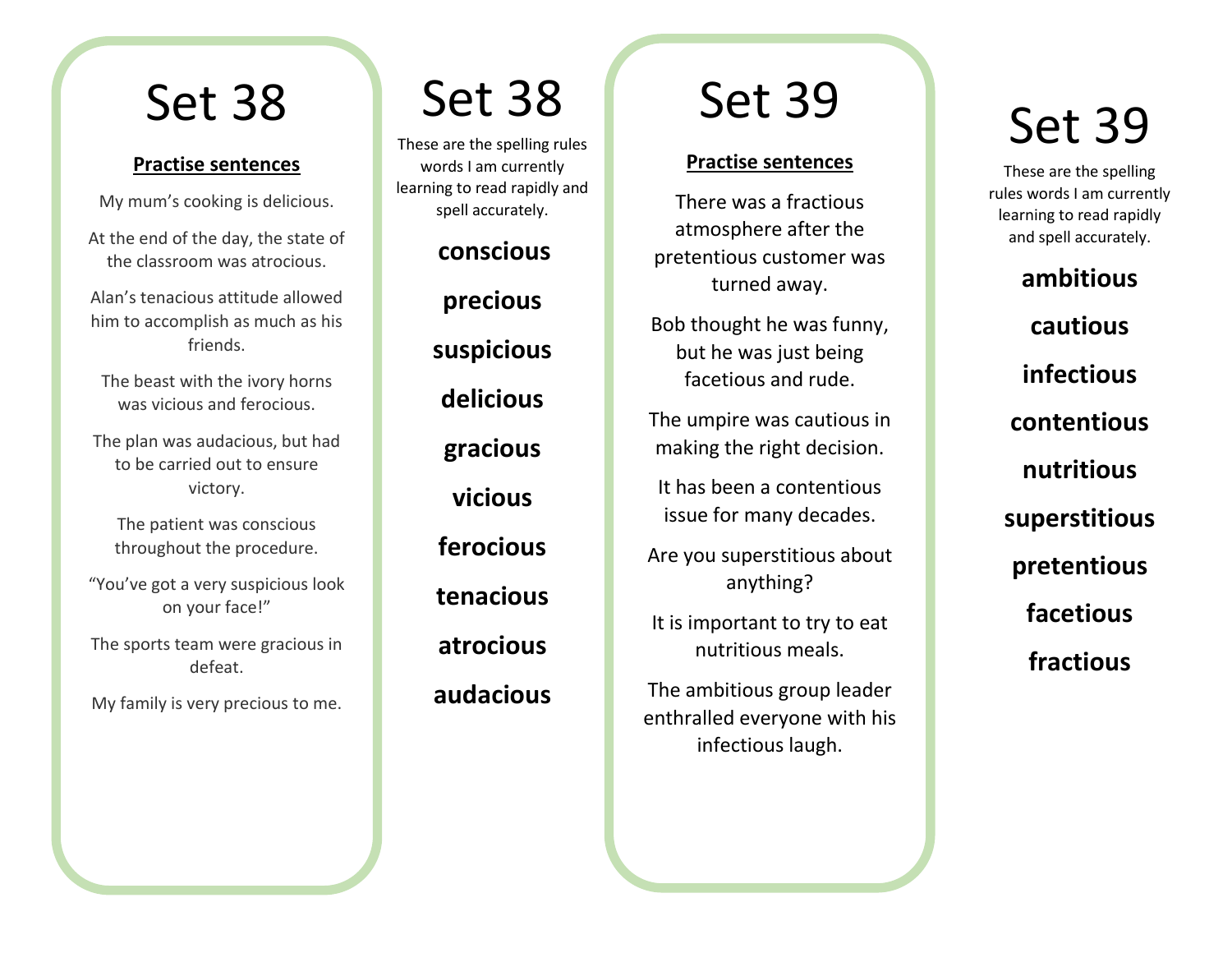#### **Practise sentences**

He enjoyed the luscious fruit that was part of his scrumptious lunch.

She made an auspicious debut in the school play.

> The vampire was a malicious monster.

The rambunctious child liked spacious areas where she could run around.

Susan was overcautious when moving along the high ropes.

A good School Councillor is conscientious.

We may not realise it but our subconscious can guide us through life.

The bumptious character wasn't that popular amongst his classmates.

## Set 40

These are the spelling rules words I am currently learning to read rapidly and spell accurately.

### **malicious**

**subconscious luscious auspicious spacious conscientious scrumptious rambunctious overcautious bumptious**

## Set 41

### **Practise sentences**

The artificial surface proved to be excellent in wet weather.

The President won the crucial election for his state.

There was a special present waiting for me at home.

The new commercial for the PS4 game is out now!

She speaks with a provincial accent.

Official financial records were released last week.

Antisocial behaviour will not be tolerated.

Drinking plenty of water is beneficial for your body.

It's good to be a social person.

# Set 41

These are the spelling rules words I am currently learning to read rapidly and spell accurately.

**social**

**special official commercial crucial artificial beneficial financial**

**antisocial**

**provincial**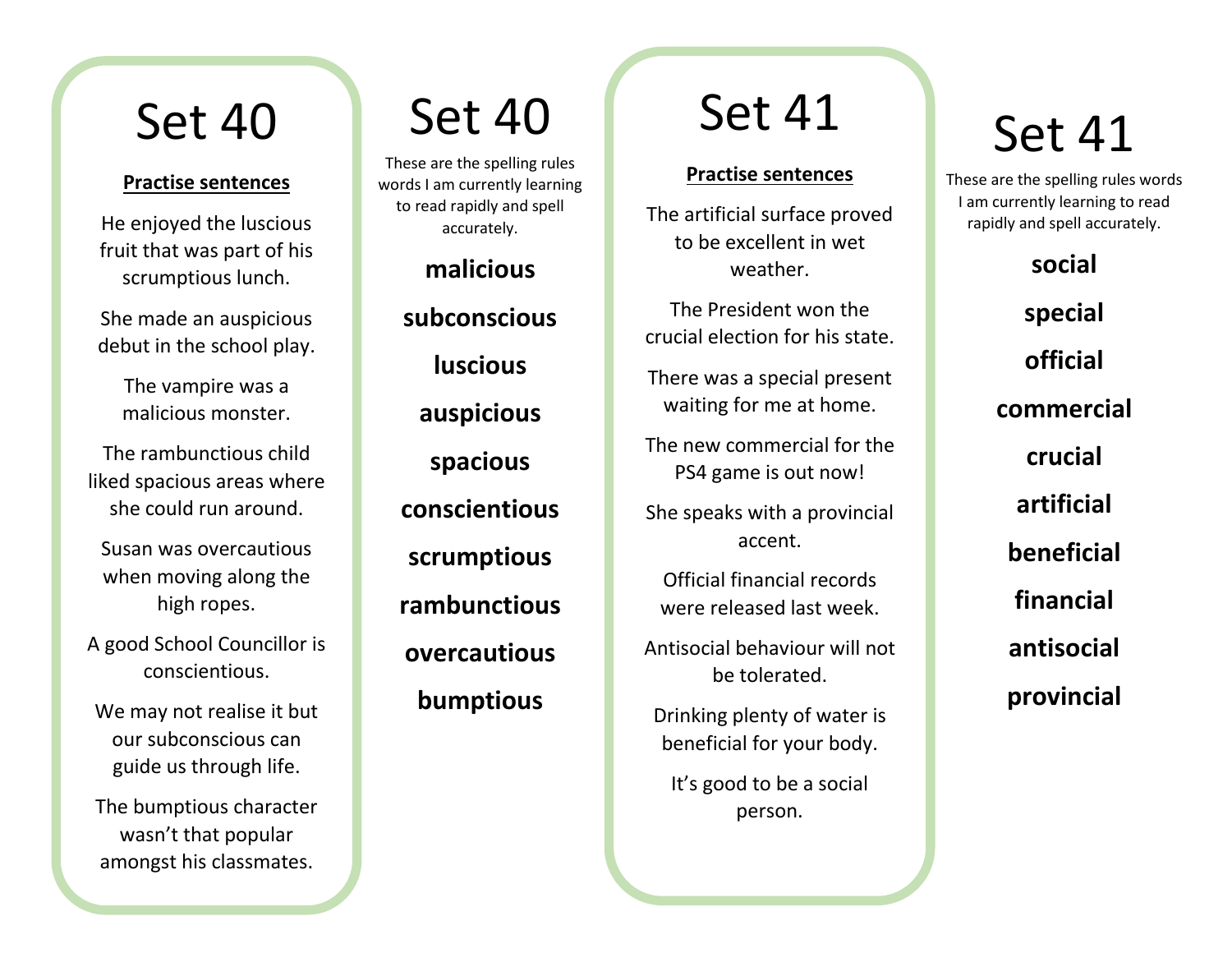#### **Practise sentences**

There was a substantial amount of water left after the torrential downpour.

The head teacher gave an influential speech at the conference.

He was your quintessential hero – a tall, handsome man who looked dapper in a suit.

The confidential documents were locked away.

The presidential candidate had the potential to win the election.

Jenny gave her impartial view on the matter.

Lawrence was an essential member of the group.

Your initial idea was the best!

## Set 42

These are the spelling rules words I am currently learning to read rapidly and spell accurately.

**potential**

**essential initial substantial presidential impartial influential confidential torrential quintessential**

## Set 43

#### **Practise sentences**

I was taught how to grasp the taut rope so that I did not slip.

The wild lynx was trapped in the metal links of the fence.

Is a cymbal in an orchestra the same as the symbol on a sign?

Suzy peeled the carrot for dinner whilst wearing her 9 carat gold bracelet

Have you seen the new scene for the play?

My dad could not write with his right hand.

Do you know whether the weather is going to be nice today?

Simon dropped his key off the quay by accident.

Ellen threw the ball through the hoop.

I wonder where I can wear

## Set 43

These are the spelling rules words I am currently learning to read rapidly and spell accurately.

**through – threw**

**where – wear**

**key – quay**

**whether – weather**

**write – right**

**scene – seen**

**carrot – carat**

 **cymbal – symbol**

**links – lynx**

**taught – taut**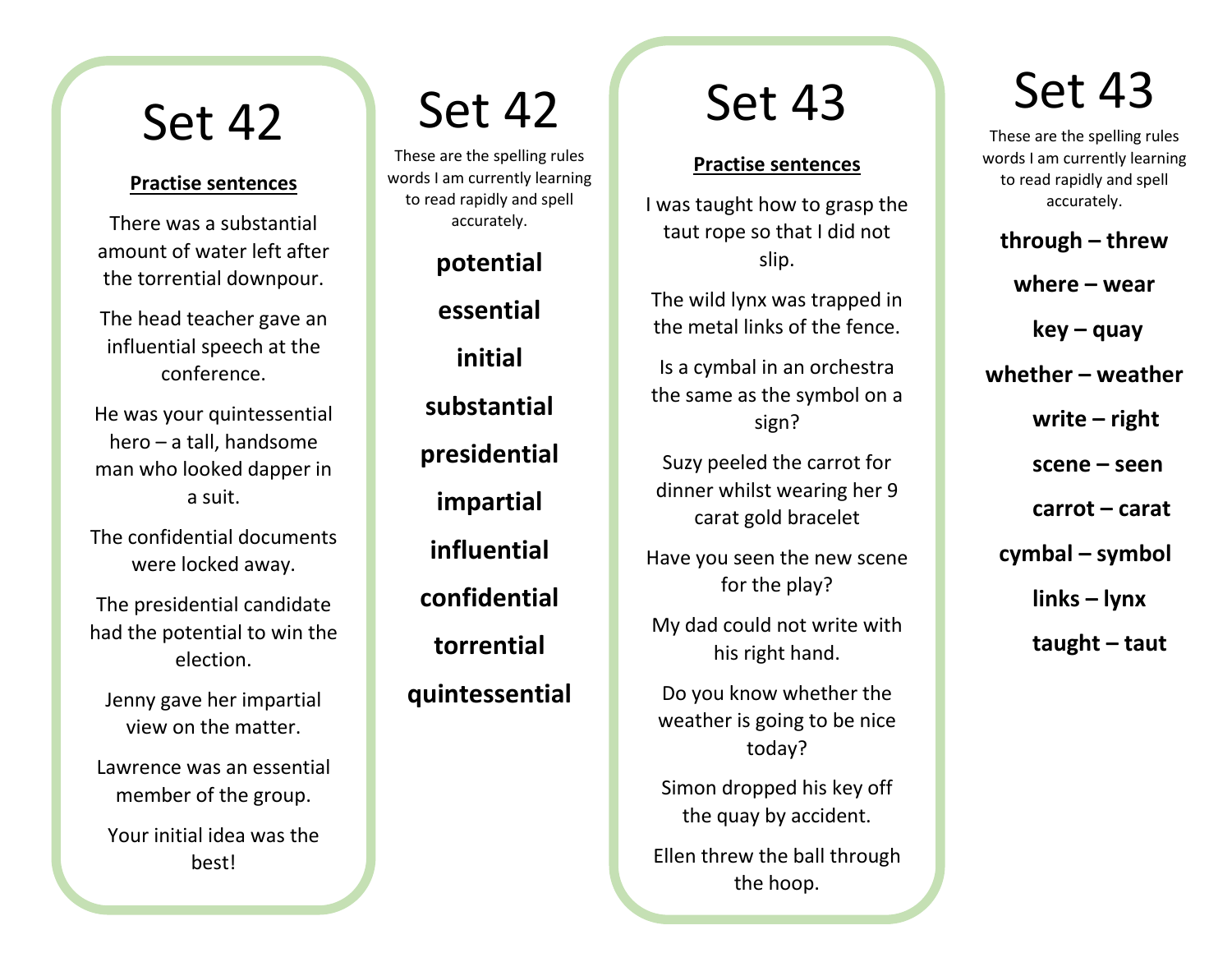#### **Practise sentences**

There was a triumphant cheer as the children finally discovered they had won the competition.

The sergeant had worked hard to achieve his goal.

The servant and the assistant to the Lord of the Manor both deserved their praise.

The new tenant was most pleasant.

Brian was the new consultant hired by the London business.

What was the most significant event of WW2?

Is that rule relevant to one of you or all of you?

### Set 44

These are the spelling rules words I am currently learning to read rapidly and spell accurately.

> **important significant servant assistant triumphant sergeant relevant pleasant consultant tenant**

### Set 45

#### **Practise sentences**

That was a well-rehearsed performance.

How much allowance do you get?

> His age is of little significance.

The actress gave a great acceptance speech at the award ceremony.

In the distance, she could hear the wolves howling.

I need to make an insurance claim after my accident then finance the purchase of a new car.

> Do you like my new appearance?

The troops met heavy resistance as they approached the town.

How can I be of assistance?

## Set 45

These are the spelling rules words I am currently learning to read rapidly and spell accurately.

> **performance distance finance appearance insurance assistance significance resistance allowance acceptance**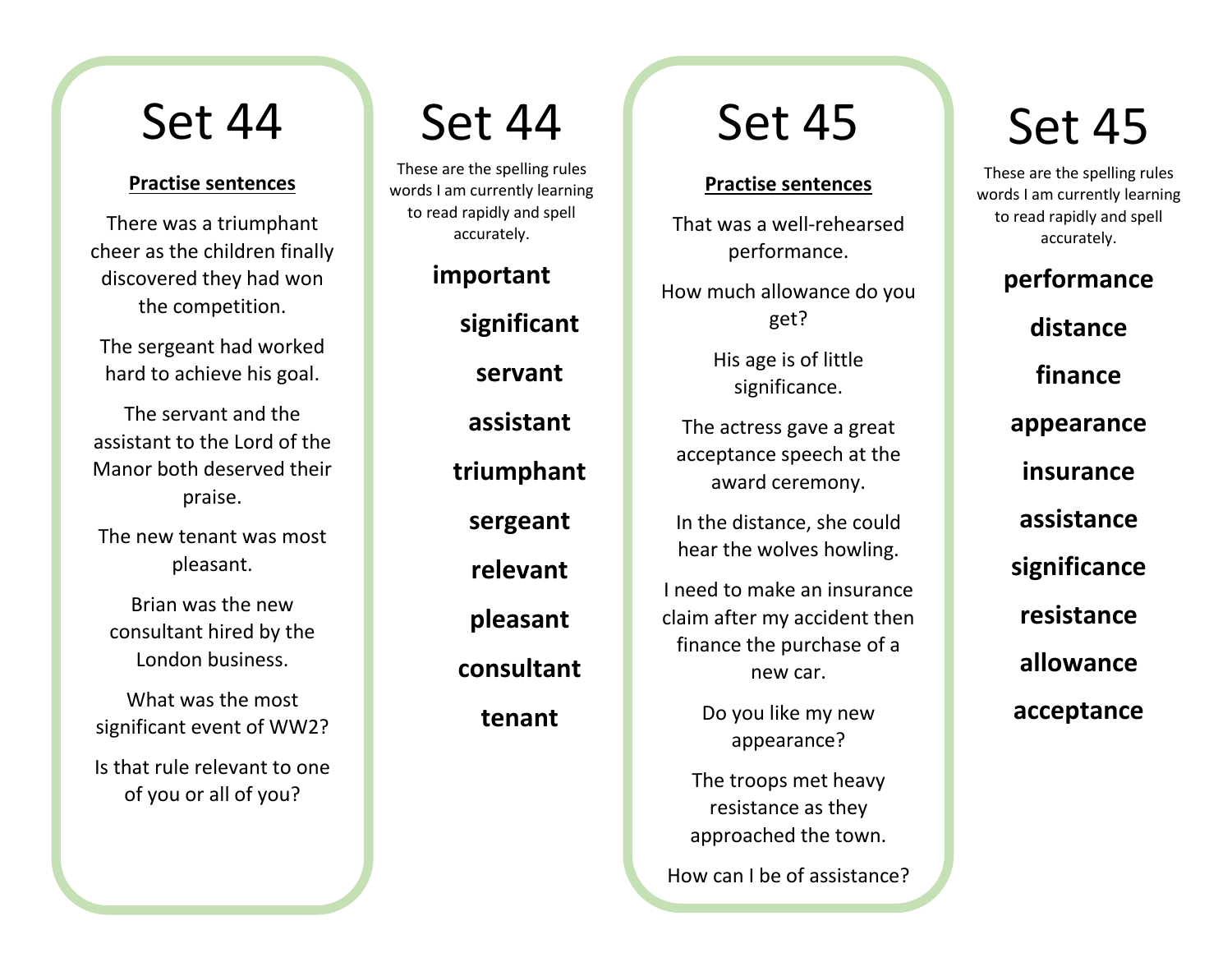#### **Practise sentences**

They need all the help and guidance they can get.

I do not understand the relevance of your comments.

The maintenance team worked tirelessly to ensure the ambulance was in good working order.

The new community garden has brought about a renaissance in friendliness.

Tolerance is one our fundamental British values.

The twins bore little resemblance to one another.

The inheritance I received from my late grandmother, enabled me to buy a car.

It is such a nuisance when I forget to bring what I need.

## Set 46

These are the spelling rules words I am currently learning to read rapidly and spell accurately.

> **relevance guidance renaissance nuisance inheritance maintenance tolerance attendance ambulance resemblance**

## Set 47

### **Practise sentences**

A vacancy appeared at the accountancy firm.

During his infancy, Henry VIII resided in Greenwich.

At the end of the pregnancy, my mum gave birth to twins!

The swimmer is supported by the buoyancy of the water.

When Graham was appointed, he quickly gained ascendancy to management.

There was hesitancy over whether the palace was ready for occupancy.

The was a discrepancy with the form that was filled out.

The opposition party was in ascendancy due to its popular policies.

# Set 47

These are the spelling rules words I am currently learning to read rapidly and spell accurately.

**infancy**

**vacancy**

**pregnancy**

**buoyancy**

**hesitancy**

**discrepancy**

**occupancy**

**ascendancy**

**accountancy**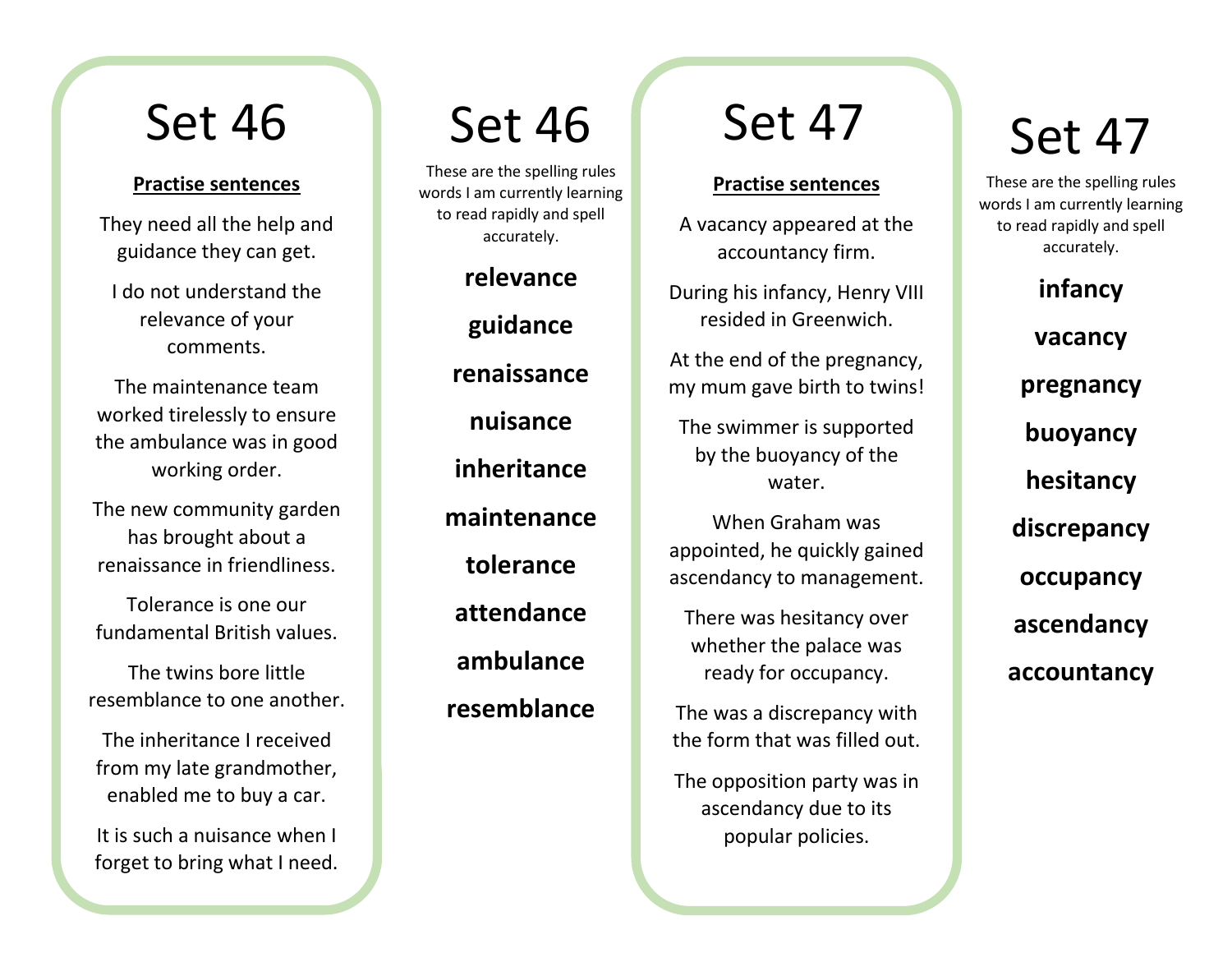#### **Practise sentences**

There was an unwelcome disturbance at the clearance sale.

The head teacher has written the new truancy policy.

The surveillance team needed a warrant to search the house.

Clare demonstrated great strength and endurance in the time trial.

There was an unpleasant smell rising from the drains.

Have you seen that fancy new coat Suzy is wearing?

You can enhance the flavour of the dish by adding fresh herbs.

# Set 48

These are the spelling rules words I am currently learning to read rapidly and spell accurately.

> **enhance unpleasant fancy surveillance truancy endurance triumphant warrant disturbance clearance**

### Set 49

### **Practise sentences**

The plumber saw a ghost whilst working in the attic.

The mechanic had to descend the stairs quickly before the door closed.

The mortgage advisor worked hard to gain the best deal for his clients.

The dog ate every single crumb off the floor.

The scene was total chaos, with the sheep dashing around trying to avoid the squawking chickens.

There is no doubt that his teacher would be very proud of his achievements.

Now tell me, what is the correct answer to the question?

## Set 49

These are the spelling rules words I am currently learning to read rapidly and spell accurately.

> **doubt crumb answer chaos ghost mechanic mortgage plumber descend**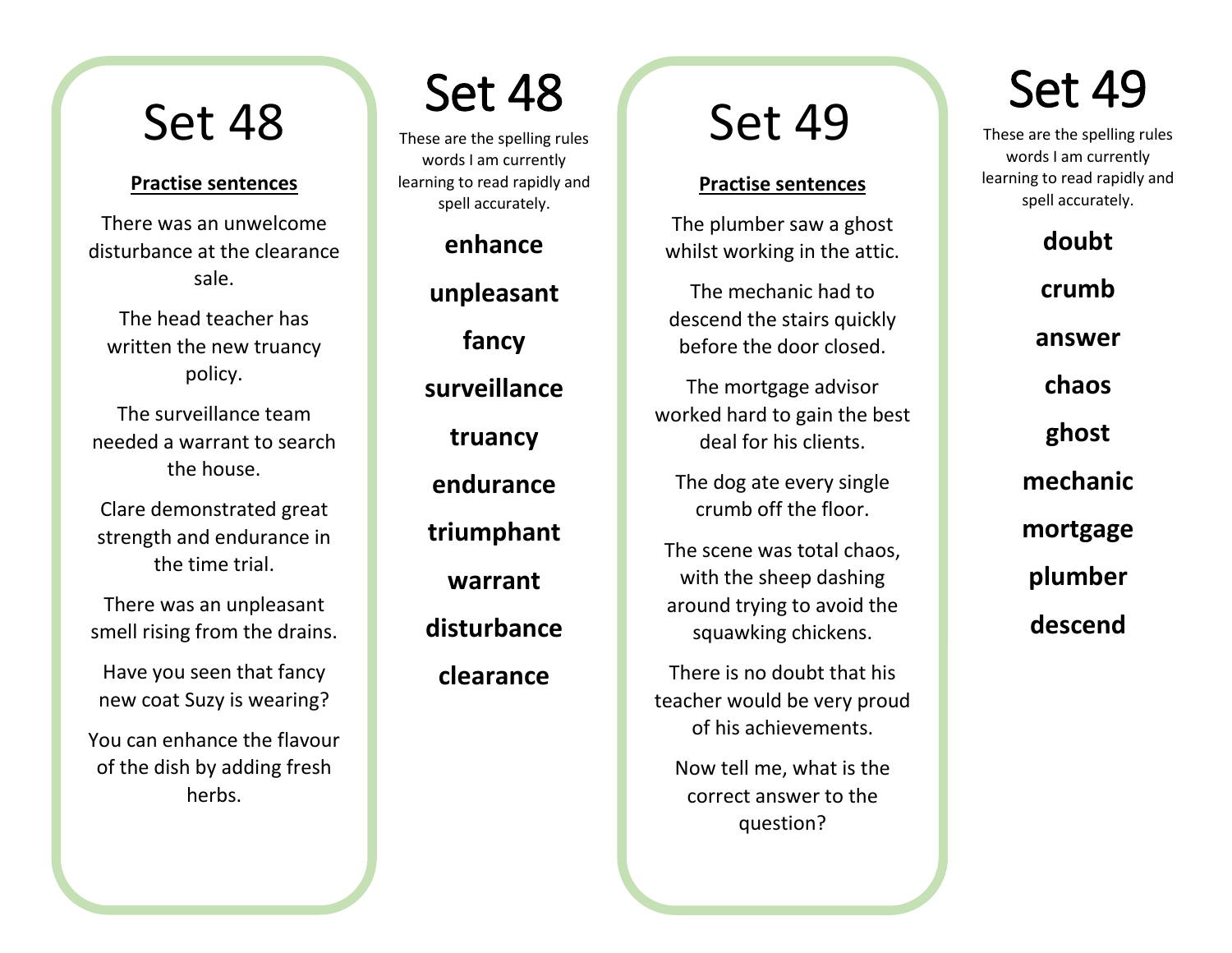#### **Practise sentences**

We're not allowed to talk aloud during our tests.

The coarse grass was very dense on the race course.

I locked the book seller in the cellar.

She wrote a draft set of instructions about how to play draughts.

The fort on the hill was the scene of many toughly fought battles.

The new Principal at the college held her principles close to her heart.

I enjoy receiving compliments on how my eyes complement my hair.

The burglar hid from the cops in the wooded copse.

I'll find the chocolate aisle straight away.

The rider, who enjoyed riding his horse, always had a hoarse voice from shouting too much!

## Set 50

These are the spelling rules words I am currently learning to read rapidly and spell accurately.

**allowed – aloud coarse – course cellar – seller draft – draught fought – fort principle – principal compliment – complement cops – copse aisle – I'll horse - hoarse**

# Set 51

#### **Practise sentences**

I would like to be the president of a big development company one day.

The management committee came to an agreement at the meeting.

The patient received the necessary treatment for his sore ankle.

Paul made a commitment to his business partners that he would try to buy the new establishment.

An accident was avoided in the playground today.

Is the Government solely responsible for creating new laws?

# Set 51

These are the spelling rules words I am currently learning to read rapidly and spell accurately.

**development Government management president patient agreement commitment establishment accident**